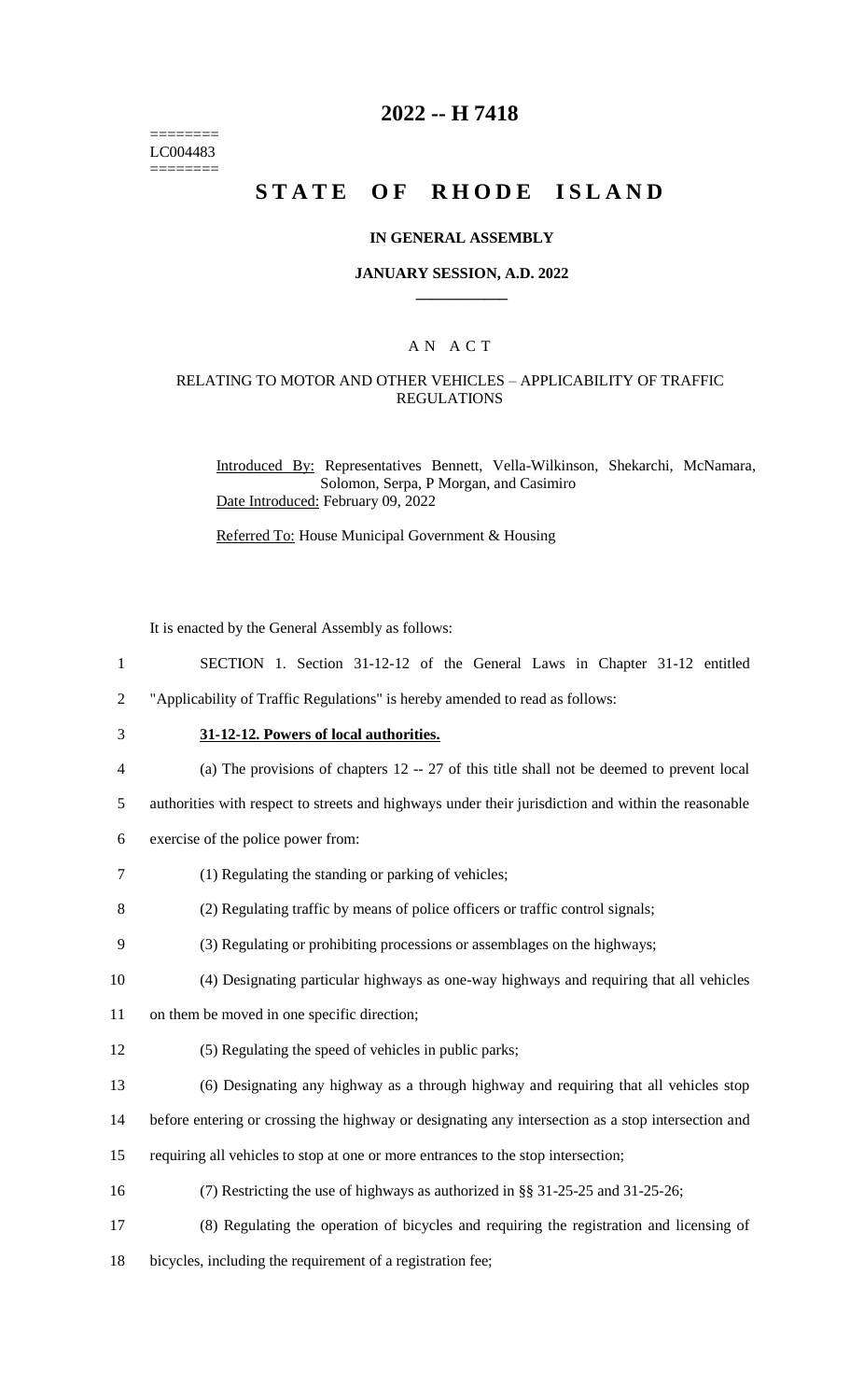(9) Regulating or prohibiting the turning of vehicles or specified types of vehicles at

intersections;

(10) Altering the prima facie speed limits as authorized by these chapters;

 (11) Adopting any other traffic regulations that are specifically authorized by chapters 12 -- 27 of this title.

 (b) The city council of the city of Woonsocket is authorized and empowered to enact ordinances providing that the chief of police, or the police officers as he or she may from time to time designate, may impound, by means of a "Denver boot" or other immobilization device, or cause to be impounded, through the agency of a person or persons in the employ of the city of Woonsocket or the police department, or by independent contractor, any vehicle parked or standing on any part of any way under the control of the city, if in the calendar year in which the vehicle is so impounded and in the preceding calendar year, the aggregate of five (5) or more notices of violation of any ordinances adopted for the regulation of parking of motor vehicles whether adopted prior to or subsequent to the passage of this chapter), have been affixed to the vehicle. The ordinance shall provide for a post-impoundment hearing which shall be held between the time of impoundment and not more than seven (7) days afterwards, at which any defense may be asserted. The ordinance may impose liability for the reasonable cost of the impoundment on the owner of the vehicle, and may provide that if a vehicle is so impounded, the vehicle shall be held until all fines and charges lawfully imposed for the impoundment have been paid. The police department shall promptly mail written notice to the registered owner of the impounded vehicle, directed to the address furnished by the division of motor vehicles of motor vehicles or comparable agency of the state in which the vehicle is registered, stating the date on which the vehicle was impounded, the location at which it was impounded, and a statement that it will be released on the payment of all fines and charges lawfully imposed for the impoundment If, after thirty (30) days of mailing of the notice to the registered owner as provided for in this subsection, the owner has not paid all fines and charges imposed for the impounding, the vehicle so impounded shall be deemed to have been abandoned and may be disposed of in accordance with §§ 31-22-14, 31-22-15, 31-22-17 and 31- 22-18, first applying the proceeds to pay all fines and charges imposed for the impoundment. Vehicles owned by the state or a political subdivision of it; by the United States or any instrumentality of it; or registered by a member of a foreign diplomatic corps or by a foreign consular officer who is a citizen of the United States and bearing a distinctive number plate or otherwise conspicuously marked as so owned or registered; and vehicles and persons described in §§ 31-28-4, 31-28-6 and 31-28-7; shall not, however, be subject to impoundment. Violations of this section are subject to fines enumerated in § 31-41.1-4.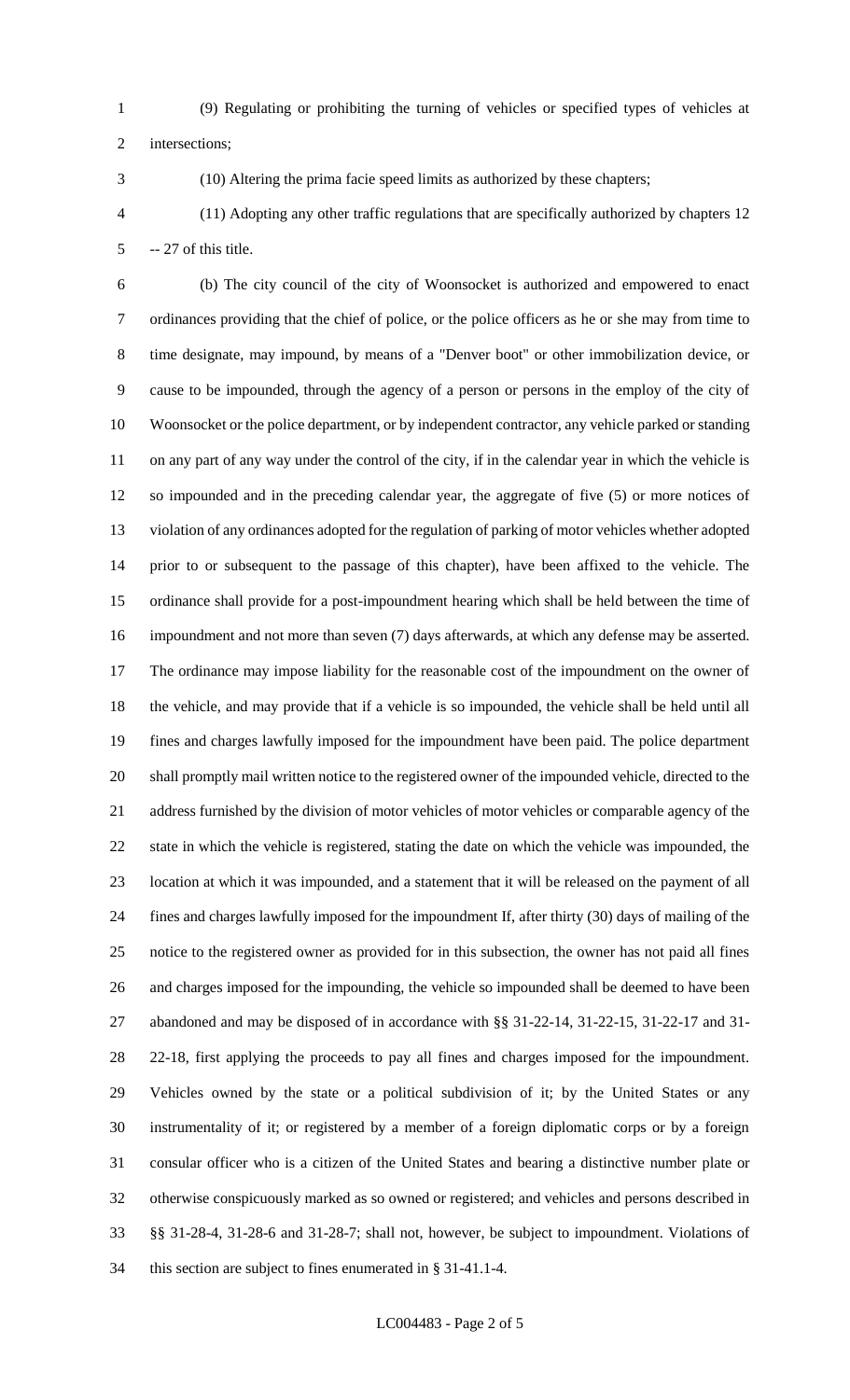(c) The city council of the city of Warwick is authorized and empowered to enact 2 ordinances providing that the chief of police, or the police officers as he or she may from time to 3 time designate, may impound unregistered off-road recreational vehicles and snowmobiles that are unlawfully used on public roads and, after notice and hearing in the Warwick municipal court, may destroy such vehicles and snowmobiles so impounded. Further, the city council of the city of Warwick is authorized and empowered to enact ordinances prohibiting gasoline filling stations from selling gasoline and gasoline products to unregistered off-road recreational vehicles and snowmobiles.

 SECTION 2. Section 45-2-19 of the General Laws in Chapter 45-2 entitled "General Powers" is hereby amended to read as follows:

#### **45-2-19. City of Warwick -- Municipal court.**

 (a) The city council of the city of Warwick may establish a municipal court and confer upon the court original jurisdiction, notwithstanding any other provisions of the general laws, to hear and determine causes involving the violation of any ordinance, including minimum housing ordinances, of the city and any violation of the provisions of chapter 24.3 of this title, entitled the Rhode Island Housing Maintenance and Occupancy Code; provided, that any defendant found guilty of any offense, excluding violations of the minimum housing ordinances or chapter 24.3 within the jurisdiction of the court, may, within five (5) days of the conviction, file an appeal from the conviction to the superior court and be entitled in the latter court to a trial de novo; and provided further, that any defendant found guilty of any violation of a minimum housing ordinance, or of chapter 24.3, may, within five (5) days of the conviction, file an appeal from the conviction to the 22 third division of the district court and be entitled to a trial de novo in accordance with §§ 8-8-3(a)(4) and 8-8-3.2.

 (b) With respect to violations of either municipal ordinances dealing with minimum housing or chapter 24.3 of this title dealing with housing maintenance and occupancy, the city council may also confer upon the municipal court, in furtherance of the court's jurisdiction, the power to proceed according to equity:

(1) To restrain, prevent, enjoin, abate, or correct a violation;

(2) To order the repair, vacation, or demolition of any dwelling existing in violation;

 (3) To otherwise compel compliance with all of the provisions of the ordinances and statutes; or

 (4) To utilize and apply the provisions set forth in chapter 44 of title 34 (Abandoned Property).

(c) The mayor of the city is authorized and empowered to appoint a judge of the municipal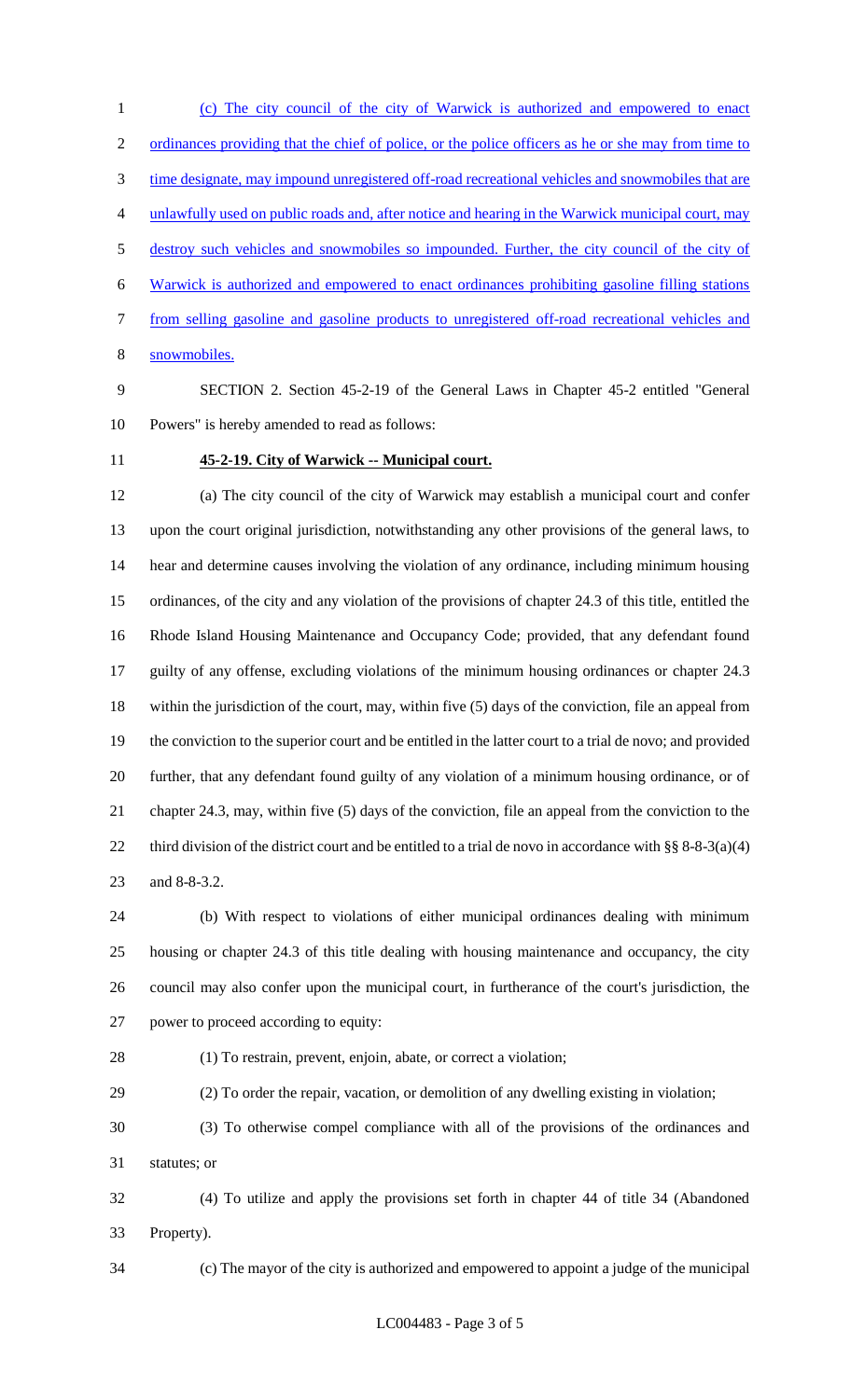court with the advice and consent of the city or town council. The city council is authorized and empowered to enact ordinances governing the operation and procedure to be followed in the court and to establish a schedule of fees and costs. The municipal court may impose a sentence not to exceed thirty (30) days in jail and impose a fine not in excess of five hundred dollars (\$500), or 5 both. The municipal court may also order the destruction of any vehicle impounded in accordance 6 with any ordinance enacted pursuant to  $\S 31-12-12(c)$ . The court is empowered to administer oaths, compel the attendance of witnesses, and punish persons for contempt.

8 SECTION 3. This act shall take effect upon passage.

======== LC004483 ========